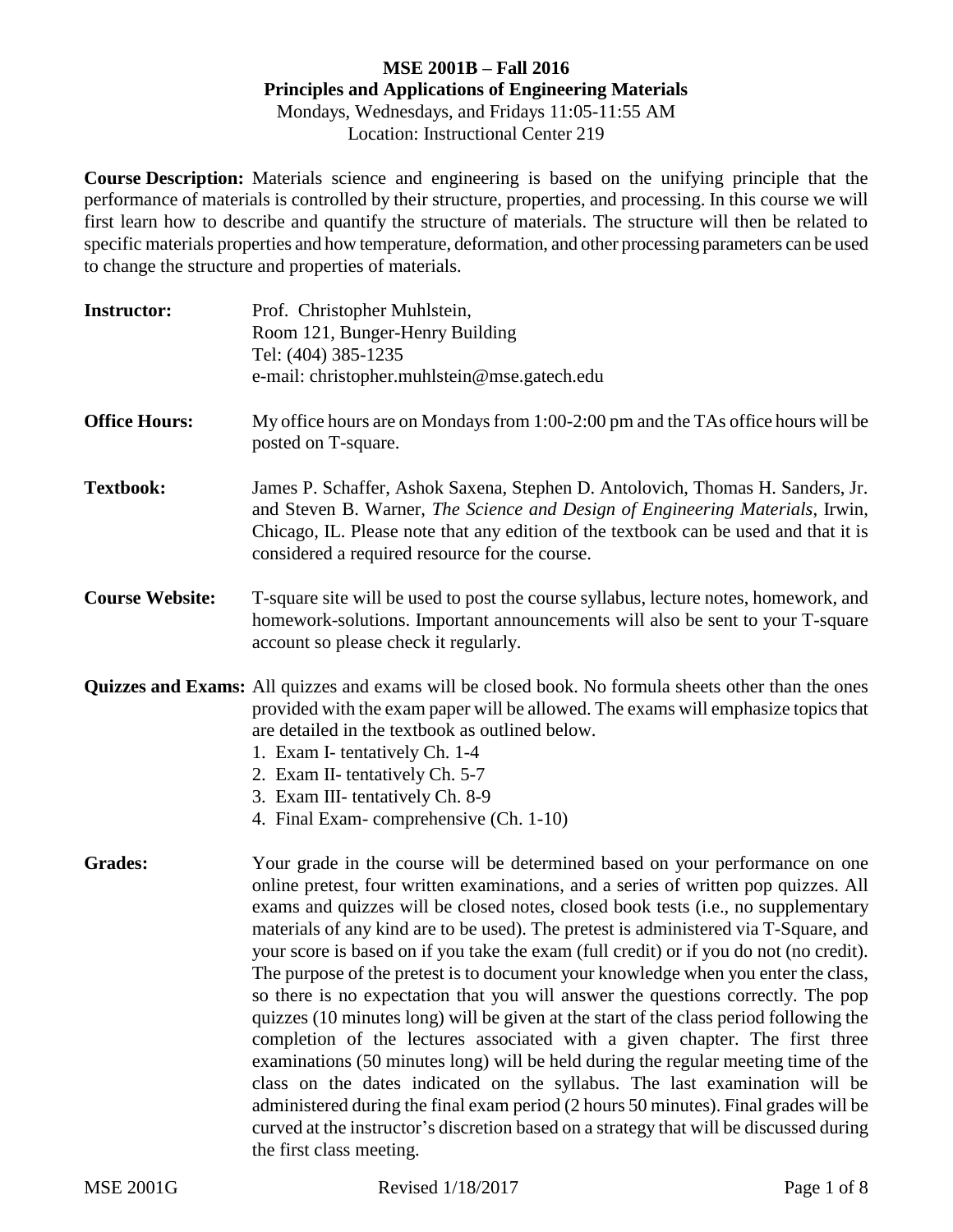| <b>Exam (Tentative Chapters and Date)</b> | <b>Percentage of Final Grade</b> |
|-------------------------------------------|----------------------------------|
| Pretest $(8/24 - 8/26)$                   | 2%                               |
| Exam I (Ch. 1-4, $9/23$ )                 | 15%                              |
| Exam II (Ch. 5-7, $10/24$ )               | 15%                              |
| Exam III (Ch. 8-9, $11/30$ )              | 15%                              |
| Pop Quizzes (start of some lectures)      | 20%                              |
| Final Exam (Ch. 1-10, 12/14 8AM-10:50AM)  | 33%                              |

**Midterm grades:** Midterm grades will be reported as "S" or "U". A "U" will indicate unsatisfactory performance, i.e., a "D" or "F." The midterm grade will be determined by the grade on the first examination.

**Homework:** Homework problems will be given after each chapter is completed. Homework is not to be turned-in, and you are responsible for using the provided solutions to gauge your understanding of the material. Students are strongly encouraged to work on the homework and extra problems from the book. Neglecting the homework will likely jeopardize your performance in the class. Students are allowed/encouraged to study together (including working together on the homework assignments). You can ask question regarding your homework, although you should try to think about the problems before asking me or the TA(s).

**Quizzes:** A 10-minute pop quiz may be given at the start of the lecture that follows one where a chapter was finished. Please note that there will not be a quiz after chapter 1 or 10 (the first and last chapters for the semester, respectively) or on chapters that are completed immediately before an exam. Quizzes will be at the start of the following lecture period and no supplemental reference materials will be allowed (i.e., they are closed to notes, the textbook, and other references).

**Make up policy:** Pop quizzes will be conducted in the normal class period. Your lowest pop quiz score will be dropped when your grade for the course is calculated. Those with Institute sanctioned activity excuses will be allowed to take missed quizzes, per Institute policy. Make-up exams will only be permitted when absences are due to legitimate reasons such as illness, religious observance, or other events recognized by the Institute as a valid excuse. In any case, you must contact the instructor in advance of the test in writing (email is fine) to schedule a make-up exam. If you do not contact the instructor in advance, it may not be possible to schedule a make-up test. Whenever possible, make-ups will be administered during the week following the scheduled date of the quiz or exam. Make-up exams and quizzes may be different from those administered during the regular examination period.

**Extenuating Circumstances:** Please be sure to meet with the Dean of Students if you encounter extenuating circumstances that interfere with your ability to attend class and/or prepare for exams. The Dean's office is your best resource when you would prefer to not discuss the details of your personal situation.

**Grade Accuracy**: Errors in grading and/or recording of scores for quizzes and exams must be addressed within 7 days of posting on T-Square by contacting the instructor in writing via email. Disputes after this one-week period will not be

MSE 2001G Revised 1/18/2017 Page 2 of 8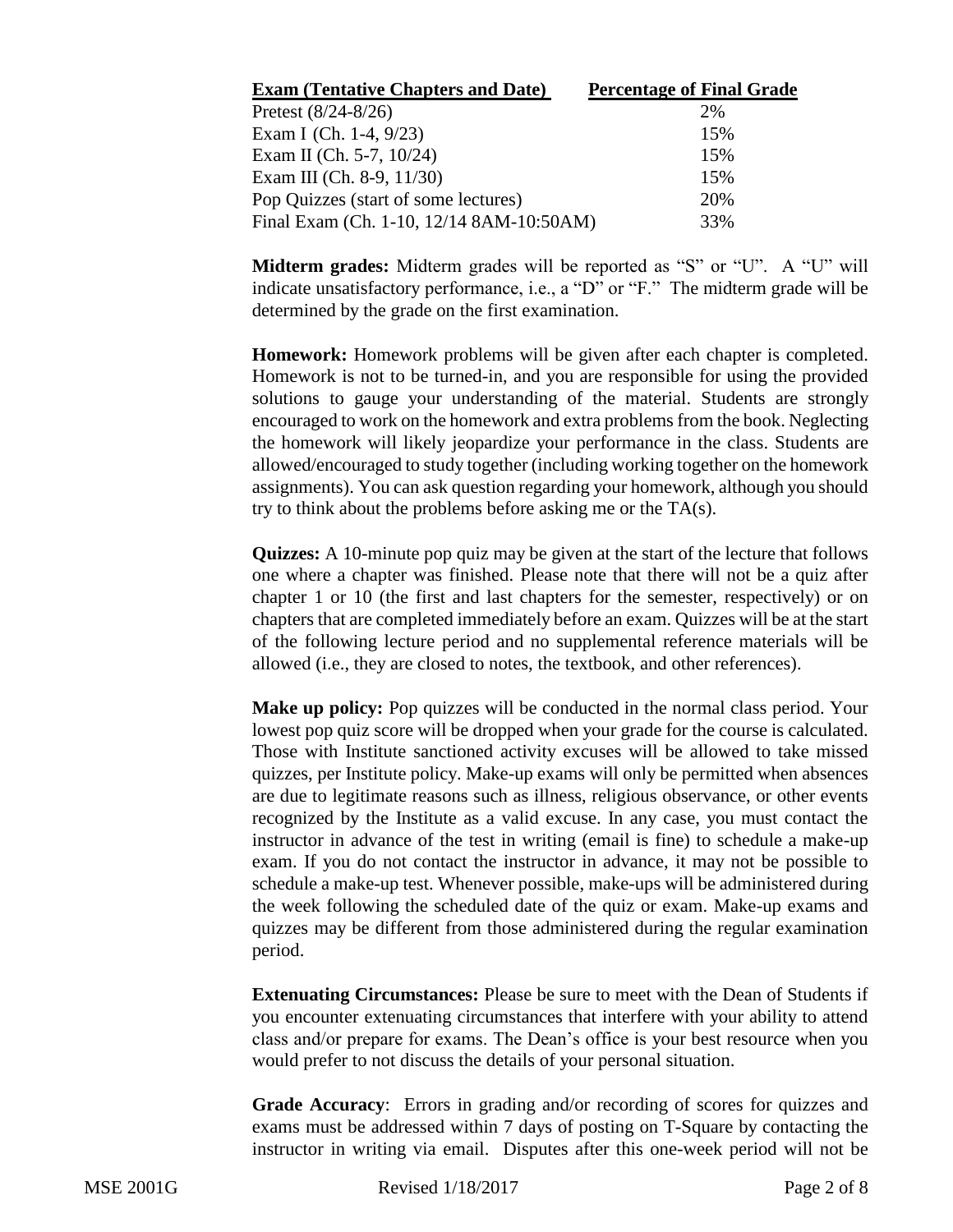considered.

**Final Exam Conflicts**: The Institute has established the policies for final exam scheduling conflicts that are summarized in the list below. If you request an accommodation, please contact the instructor via email and include a list of all of your courses (course numbers and sections) and their exam periods on the day in question. If you have additional questions about the Institute's policies, please refer to the Office of the Registrar's website which is located at http://registrar.gatech.edu/students/examguide.php. Please note the following Institute policies:

- "All students should check the Final Exam Schedule against their own class schedule and report any conflicts to the instructor(s) as soon as possible. It is the responsibility of each student to see that all possible conflicts are resolved by the instructor and the proper authorization received no later than 2 weeks before the Monday of exam week. A special period is provided as a conflict period in which to reschedule conflicting examinations. Refer to the Final Exam Schedule for the conflict date. Other periods within the exam week may also be used for conflicting examinations provided no student is forced to take more than two examinations in one day."
- "Any course that is offered outside the normal scheduling format must make arrangements to give way to courses offered in the normal time slot. If a conflict arises between two courses that offer finals outside the normal scheduling format, the conflict will be resolved by the instructor rescheduling the examination for the course with the lower number. The common final for any course may not take up more than one exam period."
- "In the event a student has two examinations scheduled for the same period, the conflict will be resolved by the course having the lower course level number being considered in conflict. The final examination in that course shall be given during the conflict examination period or, by agreement of the instructor and the student, at a mutually satisfactory time."
- "In the event a student is scheduled for three examinations in one day, the examination scheduled for the middle period will be considered in conflict. The conflict will be resolved by giving the examination during the conflict period at another time mutually agreed upon by the instructor and the student."
- **Academic Integrity:** All students in this class are expected to respect the *Georgia Tech honor code* and behave in a professional manner when it comes to academic integrity. Please also not the policy for electronic devices below. Any students violating the honor code or suspected of academic misconduct will be turned over to the office of Academic Integrity, Dean of Students to investigate the incident(s). Cheating off of another person's test or quiz is unethical and unacceptable. Cheating off of anyone else's work is a direct violation of the GT Academic Honor Code, and will be dealt with accordingly. *For any questions involving any Academic Honor Code issues, consult me, my teaching assistants, or* www.honor.gatech.edu.
- **Electronic Devices:** The only electronic device that you may use during a quiz or exams is a commercially available calculator that cannot communicate with other devices without a direct physical connection (i.e., no wireless, IR or other communication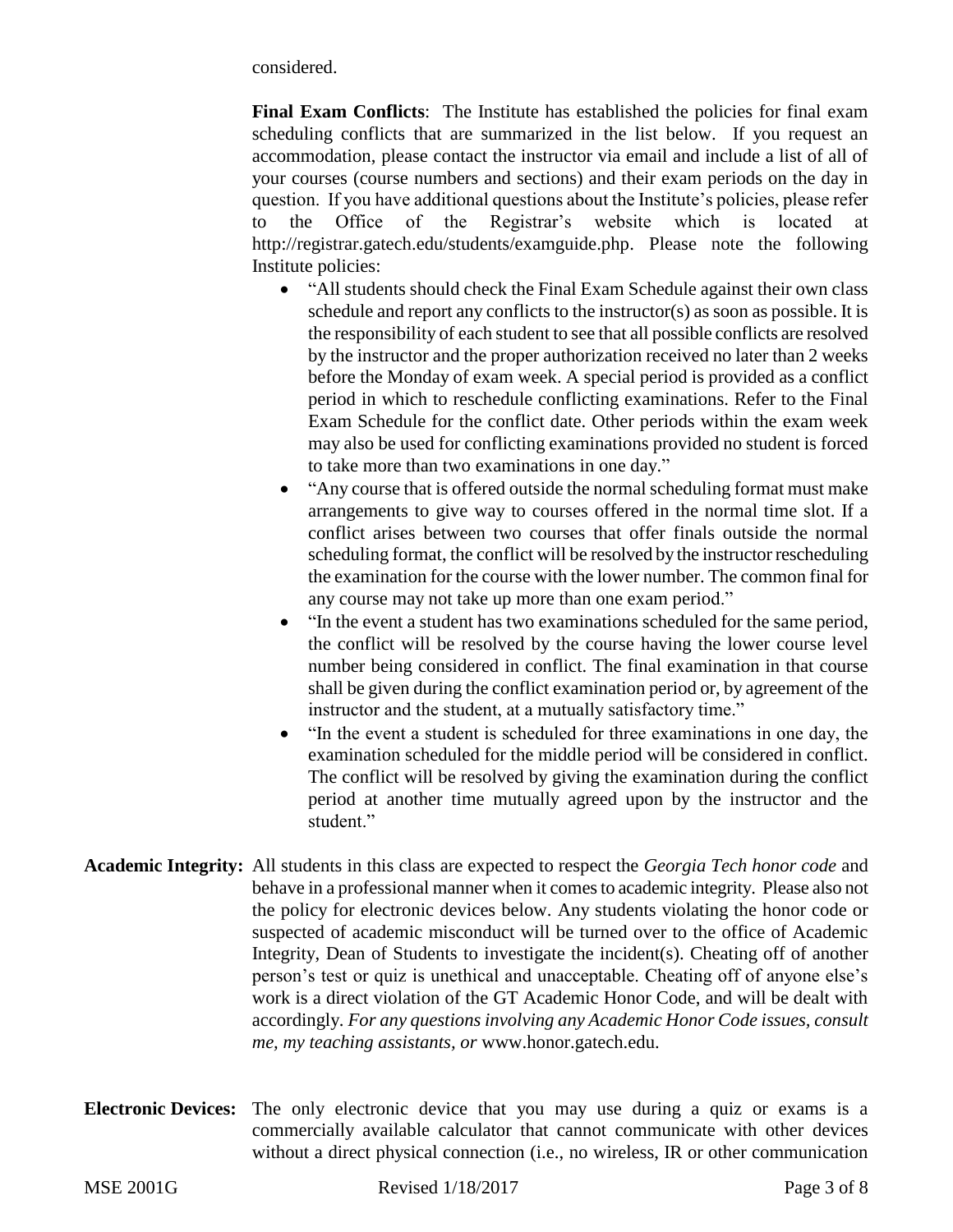capabilities). Programmable and graphing calculators are allowed, but their memories should be appropriately cleared. Your use of a calculator should be consistent with the class policy that reference materials of any kind are *not permitted* on quizzes or exams. The use of any mobile/wireless communication device (smart watch, cell phone, smart phone, etc.) in any way, shape, or form during a quiz or exam is strictly forbidden. Please be sure to put away your cell phones and watches before the quiz or exam begins. If you have *any* electronic device available/in your possession during a quiz or exam, you will be considered in violation of the academic integrity policy and referred to the office of Academic Integrity. All electronic devices must be placed inside of and remain in a closed bag, purse, or backpack during quizzes and exams. Sharing or passing of calculators is also strictly forbidden: all persons involved in the sharing or passing will be in violation of the academic integrity policy and referred to the office of Academic Integrity.

- **Word:** Use of any previous semester course materials is allowed for this course; however, I remind you that while they may serve as examples for you, they are not guidelines for any tests, quizzes, homework, or any other coursework that may be assigned during the semester. Examples of quizzes and exams from previous semesters are posted on T-Square.
- **Special Needs:** The Georgia Institute of Technology encourages qualified persons with disabilities to participate in its programs and activities. If you anticipate needing any type of accommodation in this course or have questions about physical access, please tell the instructor as soon as possible.
- **Course Objectives:** Students will learn the fundamentals of structure-property-processing-performance relationships of engineering materials; learn the fundamentals of mechanical, chemical, electrical, and thermal properties of materials; be prepared to undertake more in-depth courses in specialized areas within materials science and engineering.
- **Course Outcomes**: Students should be able to demonstrate their understanding by qualitatively and quantitatively describing: 1. the five microstructural elements- atomic/molecular structure, defects, solute, precipitates, and grain boundaries and how they manifest themselves in each class of material. 2. how the key microstructural elements are controlled by composition, temperature, time, and deformation. 3. how material structure relates to mechanical and electrical performance. 4. the structure, chemistry, and phase fractions in solids. 5. how materials properties are calculated from empirical data.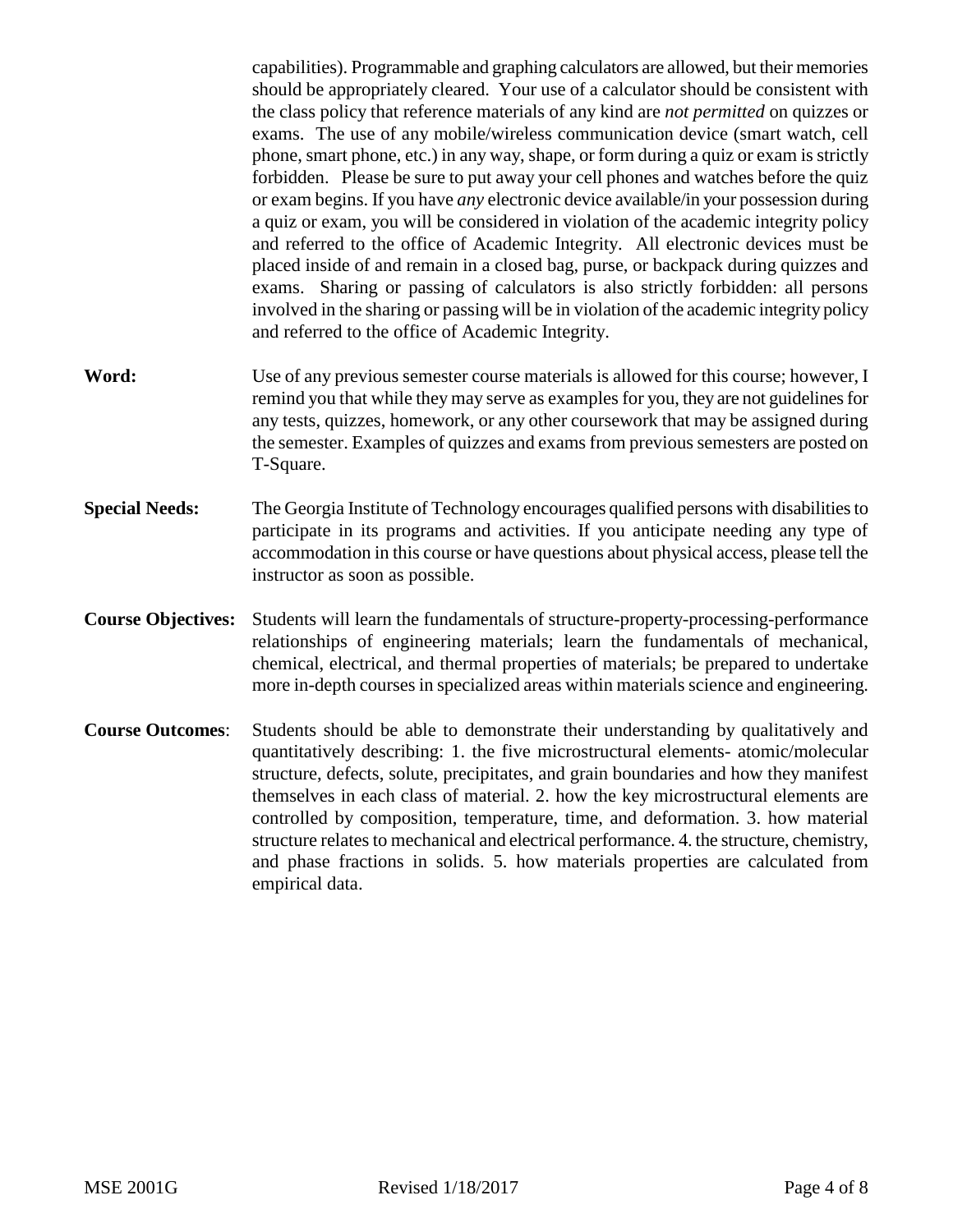**Teaching Assistants:** You are encouraged to contact your TA(s) for questions/problems. Below you will find a list of the TA(s) and e-mail address(es). TA contact and office hour information will also be posted on T-square

> Head TA: Saad Javaid e-mail: saad@gatech.edu Office: Bunger Henry 124 Office Hours: By Appointment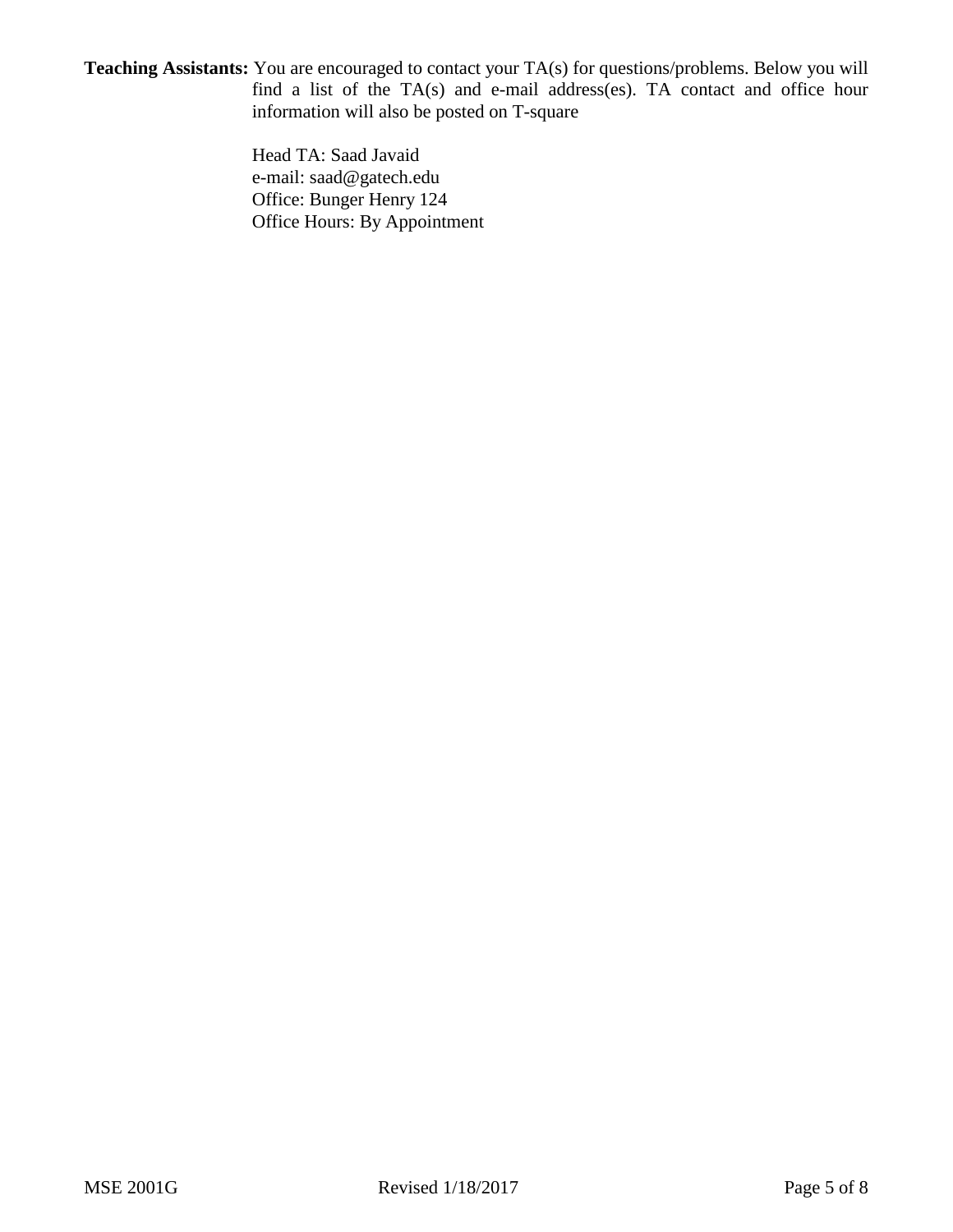## **MSE 2001G – Fall 2016 Principles and Applications of Engineering Materials**

## **Tentative Schedule**

|                  | <b>Week</b> Dates | <b>Topics</b>                                                 | Chapter     |
|------------------|-------------------|---------------------------------------------------------------|-------------|
| $\mathbf{1}$     | $8/24 - 8/26$     | PRETEST (ONLINE)                                              |             |
|                  | 8/22              | <b>Introduction to Materials</b>                              | Ch.1        |
|                  | 8/24              | <b>Atomic Bonding</b>                                         | Ch. 2       |
|                  | 8/26              | <b>Atomic Bonding</b>                                         | Ch. 2       |
|                  |                   |                                                               |             |
| $\mathbf{2}$     | 8/29              | <b>Atomic Bonding</b>                                         | Ch. 2       |
|                  | 8/31              | <b>Crystal Structures</b>                                     | $Ch.3*$     |
|                  | 9/2               | <b>Crystal Structures</b>                                     | Ch.3        |
| 3                | 9/5               | <b>Labor Day Holiday</b>                                      |             |
|                  | 9/7               | <b>Crystal Structures</b>                                     | Ch.3        |
|                  | 9/9               | <b>Crystal Structures</b>                                     | Ch.3        |
| $\overline{4}$   | 9/12              | Imperfections in solids-Point Defects                         | $Ch.4*$     |
|                  | 9/14              | Imperfections in Solids-Point Defects                         | Ch.4        |
|                  | 9/16              | Imperfections in Solids-Point Defects                         | Ch.4        |
| 5                | 9/19              | Imperfections in Solids-Point Defects                         | Ch.4        |
|                  | 9/21              | Imperfections in Solids-Diffusion                             | Ch.4        |
|                  | 9/23              | <b>EXAM I</b> (Chapters 1-4)                                  |             |
| 6                | 9/26              | Imperfections in Solids-Linear Planer and Point Defects Ch. 5 |             |
|                  | 9/28              | Imperfections in Solids-Linear Planer and Point Defects Ch. 5 |             |
|                  | 9/30              | Imperfections in Solids-Linear Planer and Point Defects Ch. 5 |             |
| $\tau$           | 10/3              | Non Crystalline and Semi-crystalline Solids                   | Ch. $6*$    |
|                  | 10/5              | Non Crystalline and Semi-crystalline Solids                   | Ch.6        |
|                  | 10/7              | Non Crystalline and Semi-crystalline Solids                   | Ch.6        |
| 8                | 10/10             | <b>FALL BREAK</b>                                             |             |
|                  | 10/12             | Phase Equilibria and Phase Diagrams                           | $Ch. 7*$    |
|                  | 10/14             | Phase Equilibria and Phase Diagrams                           | Ch. 7       |
| 9                | 10/17             | Phase Equilibria and Phase Diagrams                           | Ch. 7       |
|                  | 10/19             | <b>Phase Diagrams</b>                                         | Ch. 7       |
|                  | 10/21             | <b>Phase Diagrams</b>                                         | Ch. 7       |
|                  |                   |                                                               |             |
| 10               | 10/24             | <b>EXAM II</b> (Chapters 5-7)                                 |             |
|                  | 10/26             | Kinetics Microstructure and Phase Transformation              | Ch. 8       |
| <b>MSE 2001G</b> |                   | Revised 1/18/2017                                             | Page 6 of 8 |